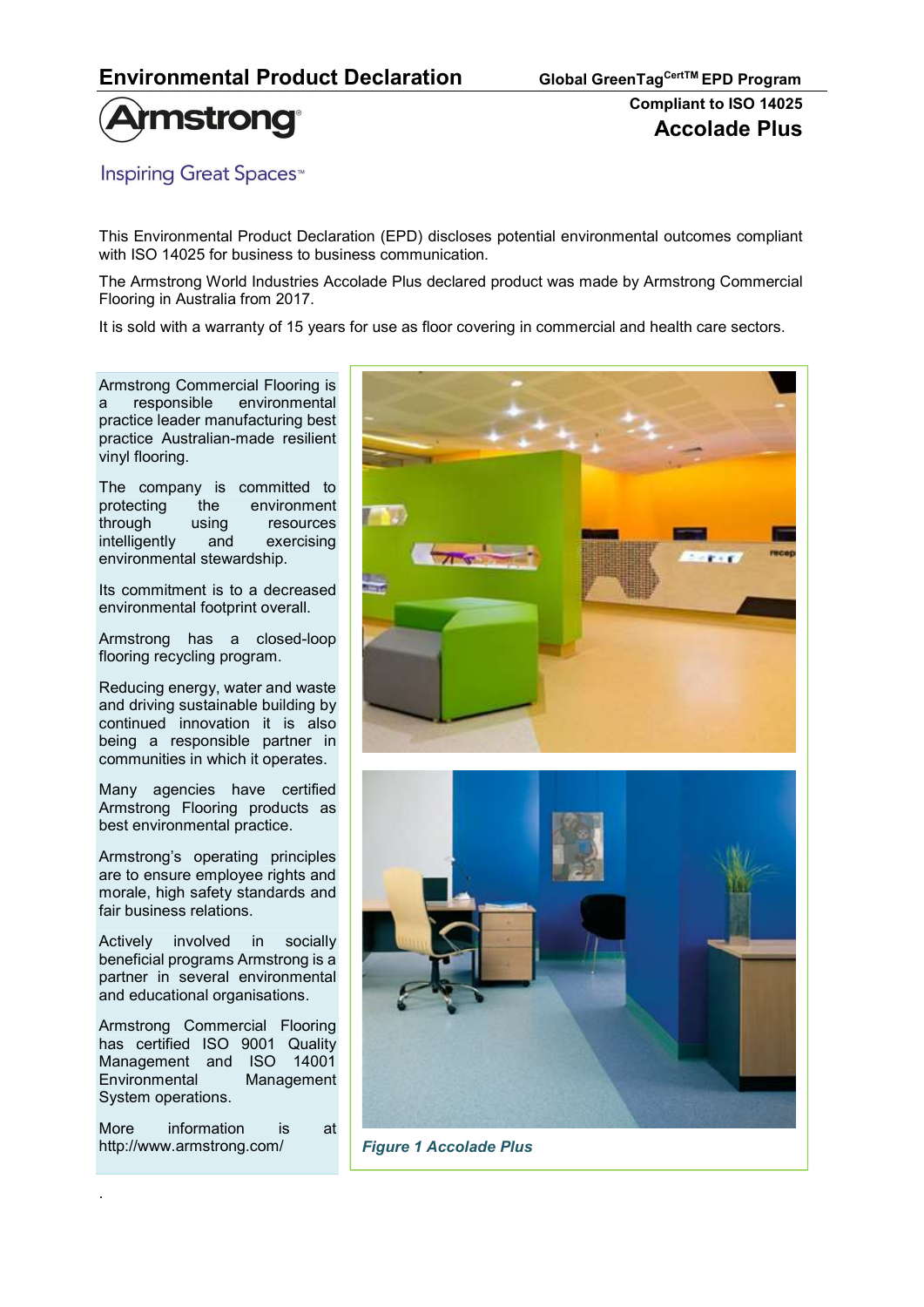



**Inspiring Great Spaces<sup>™</sup>** 

## Table of Contents

| <b>Heading</b> | Page |
|----------------|------|
|                |      |
|                |      |
|                |      |
|                |      |
|                |      |
|                |      |
|                |      |
|                |      |
|                |      |
|                |      |
|                |      |
|                |      |
|                |      |
|                |      |

Different program EPDs may not be comparable as e.g. Australian transport is more than elsewhere. Further explanatory information is found at http://www.globalgreentag.com/ or contact: certification1@globalgreentag.com © This EPD remains the property of Global GreenTag Pty Ltd.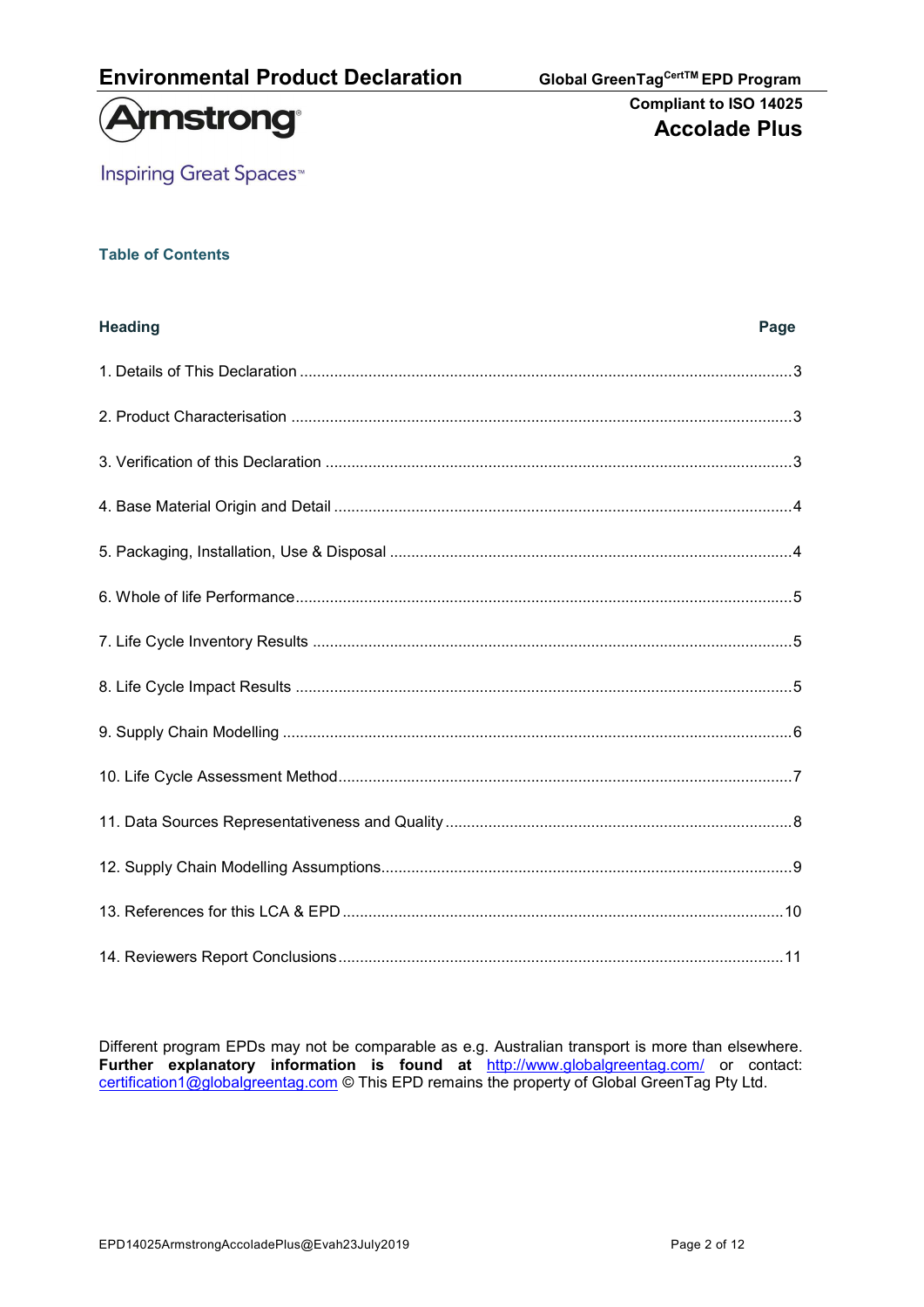

**Inspiring Great Spaces<sup>™</sup>** 

# 1. Details of This Declaration

| Program<br><b>Operator</b> | GreenTag Global Pty Ltd hereafter called Global GreenTag noted at<br>www.globalgreentag.com |
|----------------------------|---------------------------------------------------------------------------------------------|
| <b>EPD Number</b>          | AWF-2019-HOM-01                                                                             |
| Date issue                 | 5 July 2019                                                                                 |
| <b>Validity</b>            | 5 July 2022                                                                                 |
| <b>Reference PCR</b>       | Compliant with Floor Coverings PCR:FC 2017                                                  |
| <b>Time</b>                | Made and sold from 2017 for 20 years use                                                    |
| Geography                  | Made in Australia. Uses are assumed as for Australasia                                      |
| <b>Application</b>         | Commercial and Health Care building interiors                                               |
| <b>Declared unit</b>       | Accolade Plus/kg cradle to gate                                                             |
| <b>Functional unit</b>     | Twenty years use of Accolade Plus 3kg/m <sup>2</sup> floorcovering cradle to grave          |

### 2. Product Characterisation

Definition Armstrong Flooring Accolade Plus floor covering for commercial and health care sectors Standard AS/NZS 4586:2013 Slip resistance classification of new pedestrian surface materials.

## 3. Verification of this Declaration

This EPD was approved on 05 07 2019 according to requirements of ISO14025 8.1.3b.

| <b>Role</b>                              | <b>Name</b>    | <b>Position</b>                                   | <b>Signature</b>         |
|------------------------------------------|----------------|---------------------------------------------------|--------------------------|
| <b>PCR Review</b><br><b>Chair</b>        | Murray Jones   | Ecquate Pty Ltd CEO                               |                          |
| <b>LCI &amp; LCA</b><br><b>Developer</b> | Delwyn Jones   | The Evah Institute CEO                            |                          |
| <b>EPD Developer</b>                     | Mathilde Vlieg | VliegLCA                                          | $\alpha$ mm<br>$-572019$ |
| 3rd Party LCI<br><b>Verifier</b>         | Omar Biaz      | Global GreenTag Lead<br>Assessor and LCI Verifier | 5/09/2019                |
| <b>Internal EPD</b><br><b>Audit</b>      | David Baggs    | Global GreenTag CEO &<br>Program Director         |                          |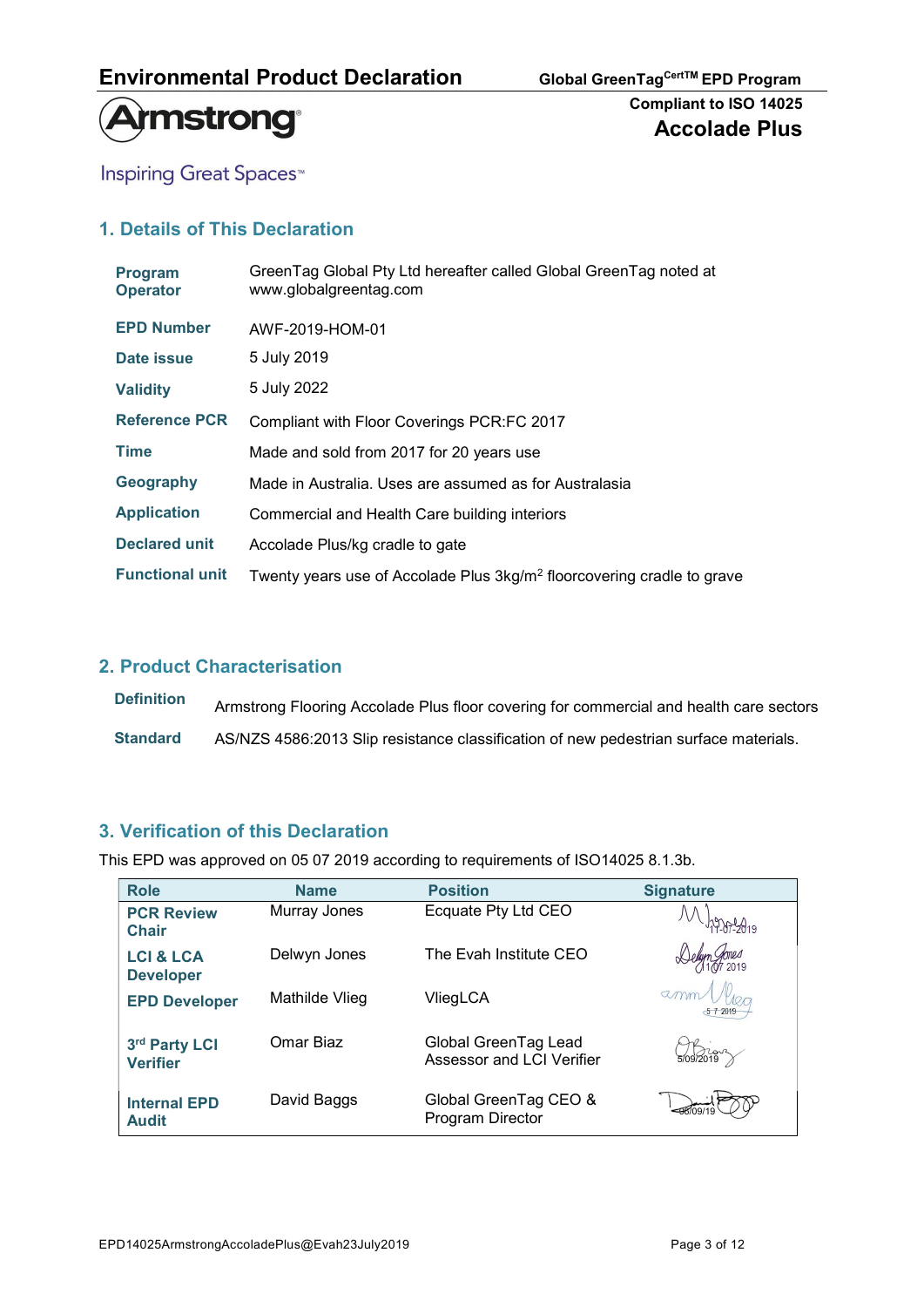

**Inspiring Great Spaces<sup>™</sup>** 

# 4. Base Material Origin and Detail

Table 1 lists key components by function, type, key supply chain operations, origin and % mass share.

| <b>Table 1 Base Material</b> |                           |                                     |               |               |
|------------------------------|---------------------------|-------------------------------------|---------------|---------------|
| <b>Function</b>              | <b>Component</b>          | <b>Production</b>                   | <b>Origin</b> | $\frac{9}{6}$ |
| <b>Filler</b>                | Limestone                 | Mine, Crush, Sieve & Haul           | Australia     | >40<60        |
| <b>Binder</b>                | <b>Suspension PVC</b>     | Extract, Chlorinate, Polymerise     | Pacific Rim   | >40<60        |
| <b>Plasticiser</b>           | Dioctyl Terephthalate     | Drill, Farm, Extract, Blend         | Australia     | >10<20        |
| <b>Stabiliser</b>            | Ca/Zn Stearate            | Mine, Farm, Press, Refine, Mill     | Australia     | >1<5          |
| <b>Durability</b>            | Thermoplastic Urethane    | Drill, Farm, Refine, Polymerise     | Singapore     | >1<5          |
| <b>White</b>                 | <b>Titanium Dioxide</b>   | Mine, Digest, Separate, Coat        | Australia     | >1<5          |
| <b>Coating</b>               | Polyurethane              | Farm, Drill, Extract,<br>Polymerise | Singapore     | 1.0           |
| <b>Plasticiser</b>           | <b>Epoxidised Soy Oil</b> | Farm, Press, Refine, Mill           | Pacific Rim   | 1.0           |
| <b>Antioxidant</b>           | <b>Phosphite Chelator</b> | Acquire, Refine, Polymerise         | China         | 1.0           |
| <b>Colour</b>                | Inorganic Pigment         | Acquire, Recycle, Sieve, Mill       | Global        | < 0.1         |
| <b>Colour</b>                | Organic Pigment           | Drill, Extract, Sieve, Mill         | Global        | < 0.1         |
| <b>Crosslinker</b>           | Polyaziridine             | Drill, Extract, Polymerise          | Singapore     | < 0.1         |
| <b>Adhesive</b>              | DPGME <sup>1</sup>        | Drill, Extract, Mill, Polymerise    | Pacific Rim   | < 0.1         |
| <b>Matte</b>                 | <b>Silicates</b>          | Drill, Extract, Sieve, Mill         | Pacific Rim   | < 0.1         |
| <b>Leveller</b>              | Acetylenic diol           | Drill, Farm, Extract, Blend         | Singapore     | < 0.1         |
| <b>Thickener</b>             | Urethane Starch Water     | Drill, Farm, Refine Polymerise      | Global        | < 0.1         |

## 5. Packaging, Installation, Use & Disposal

| <b>Packaging</b>                                   | Cardboard forms & cartons, plastic wrap & strapping on reused pallets.                                                                                 |
|----------------------------------------------------|--------------------------------------------------------------------------------------------------------------------------------------------------------|
| <b>Service life</b>                                | Residential and commercial refits vary but 20-year life is assumed typical.                                                                            |
| <b>Environmental</b><br><b>Health &amp; Safety</b> | Apart from compliance to occupational and workplace health safety and<br>environmental laws no additional personal protection is considered essential. |
| <b>Scrap</b>                                       | Mill off-cuts are minimised. Installation scrap of 5% is assumed to landfill.                                                                          |
| Clean &<br><b>Maintain</b>                         | The recommended cleaning and maintenance raise no ecosystem or human<br>health concerns. Care and maintenance guides are on company websites.          |
| <b>Scenario</b>                                    | Weekly detergent spray, light mop, monthly wet machine scrub and cloth dry.                                                                            |
| <b>Recycling</b>                                   | Post-consumer & post-industrial scrap is reworked into new product.                                                                                    |
| Re-use                                             | This study assumes 60% product is serviceable for reuse over 40 more years.                                                                            |
| <b>Disposal</b>                                    | It assumes 30% is recycled. Incineration is rare in Australia so none is modelled.                                                                     |

<sup>1</sup> Dipropylene glycol methyl ether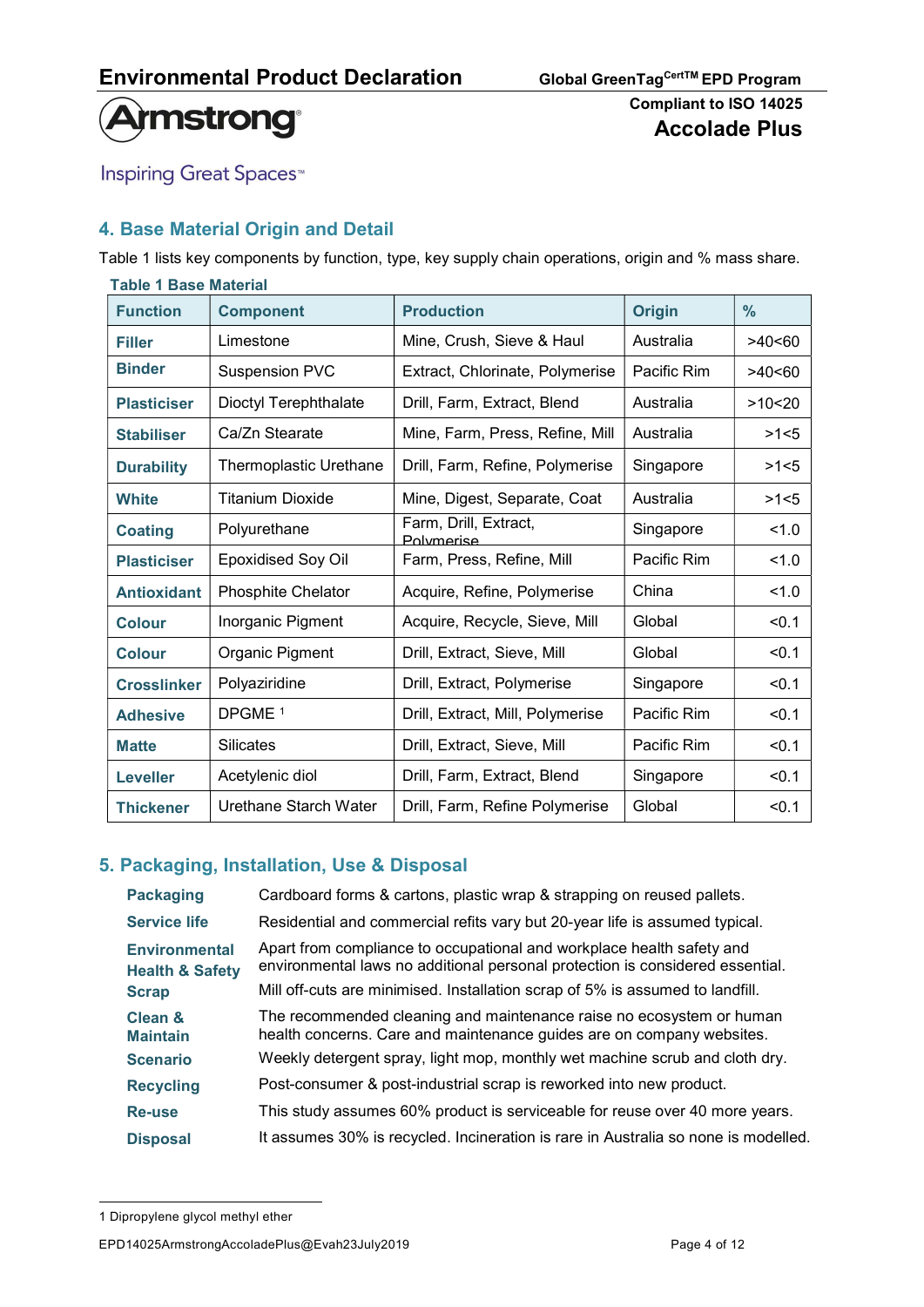

**Inspiring Great Spaces<sup>™</sup>** 

# 6. Whole of life Performance

| <b>Health</b><br><b>Protection</b>                                                         | The product does not contain levels of carcinogenic, toxic or hazardous<br>substances that warrant ecological or human health concern cradle to grave. It<br>passed the Ecospecifier Cautionary Assessment Process (ESCAP) and no<br>issues or red-light concerns existed for product human or ecological toxicity.                                                                      |
|--------------------------------------------------------------------------------------------|------------------------------------------------------------------------------------------------------------------------------------------------------------------------------------------------------------------------------------------------------------------------------------------------------------------------------------------------------------------------------------------|
| <b>Effluent</b>                                                                            | The LCI results and ESCAP raised no red-light concerns in emissions to water <sup>2</sup> .                                                                                                                                                                                                                                                                                              |
| <b>Waste</b>                                                                               | Cradle to grave waste to landfill was <0.01% hazardous in fuel supply chains.                                                                                                                                                                                                                                                                                                            |
| <b>Environmental</b><br><b>Protection</b><br><b>Environmental</b><br><b>Health Effects</b> | Continuous improvement under the maker's certified ISO14001 EMS aims to<br>avoid toxics, waste and pollution plus reduce their material and energy use.<br>Installed products are certified as having VOC's compliant with Green Star®<br>IEQ VOC credits for indoor environment <sup>3</sup> quality credits. No other potential in-<br>use impacts on environment or health are known. |

### 7. Life Cycle Inventory Results

Table 2 is an inventory of gross mass water and energy use as impacts/m<sup>2</sup> functional unit for 20 years product use.

| <b>Total Input use of</b>         | <b>Unit</b> | <b>Result</b> |
|-----------------------------------|-------------|---------------|
| <b>Product Mass</b>               | kq          | 3.0           |
| <b>Embodied Water</b>             | kl          | 456           |
| <b>Gross Energy and Feedstock</b> | MJ          | 271           |

#### Table 2 Cradle to Grave Inventory of Flows/ Functional Unit

### 8. Life Cycle Impact Results

Table 3 shows the Life Cycle Impact Assessment results/m<sup>2</sup> functional unit for 20 years product use.

| <b>Evaluation Category</b>       | <b>Unit</b>           | <b>Result</b> |
|----------------------------------|-----------------------|---------------|
| <b>Global warming Potential</b>  | kg CO <sub>2e</sub>   | 16.3          |
| <b>Ozone Depletion</b>           | kg R11e               | 2.6E-09       |
| Acidification                    | kg SO <sub>2e</sub>   | 0.52          |
| <b>Ecosystem Quality Damages</b> | $PDF*m2*vr$           | $1.4E - 04$   |
| <b>Human Health Damages</b>      | <b>DALY</b>           | $1.4E - 03$   |
| <b>Fossil Fuel Depletion</b>     | MJ <sub>surplus</sub> | 12.2          |
| <b>Mineral Resource</b>          | MJ <sub>surplus</sub> | 0.21          |
| EcoIndicator 99                  | ecopoint              | 0.92          |

### Table 3 Cradle to Grave Potential Impact Results/ Functional Unit

<sup>2</sup> In accordance with national standards in ANZECC Guideline For Fresh & Marine Water Quality (2000) 3 In accordance with national standards and practice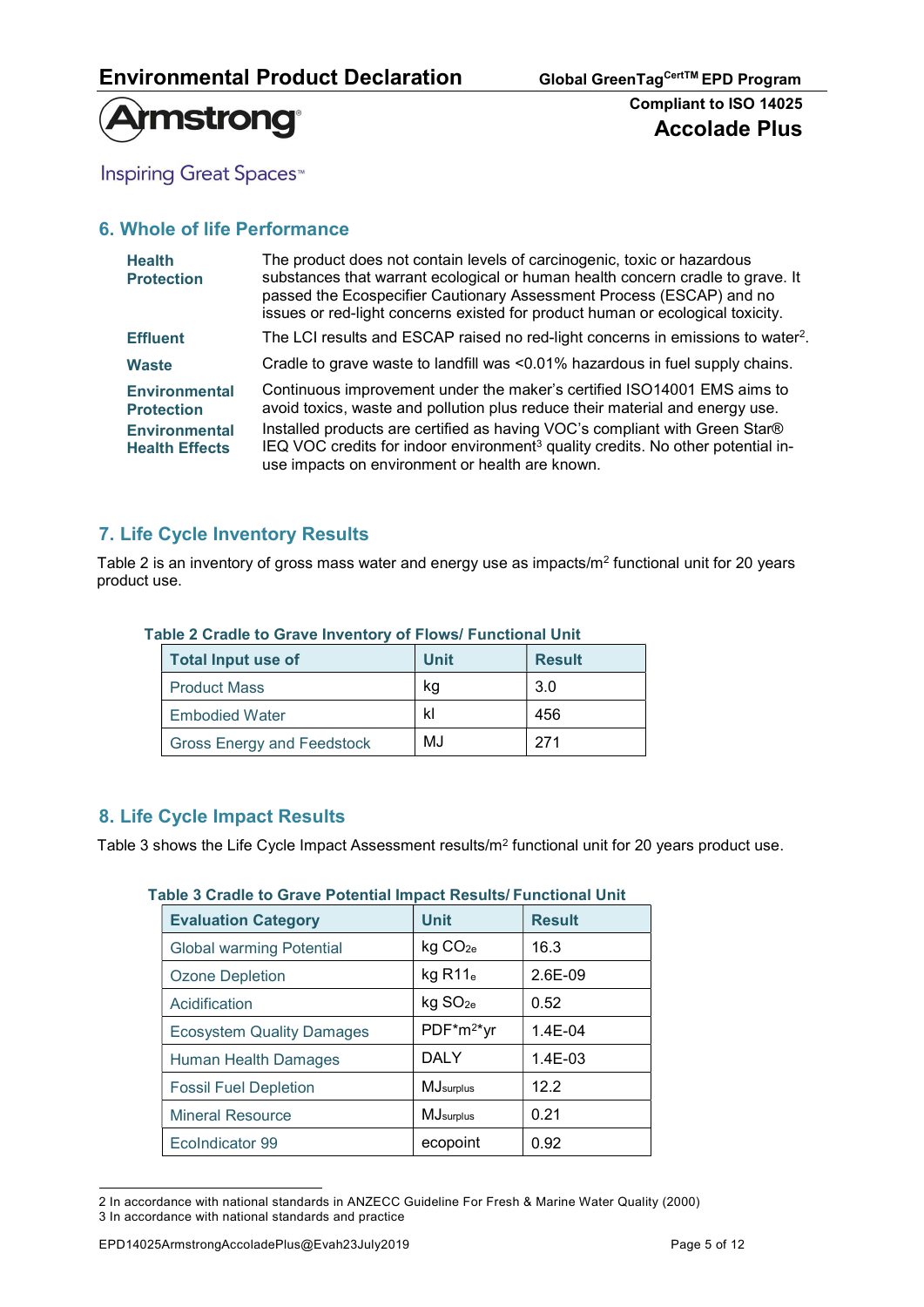

**Inspiring Great Spaces**<sup>™</sup>

# 9. Supply Chain Modelling

Processes to acquire, refine, transport, fabricate, coat, use, clean, repair, reuse and dispose of metal, masonry, ceramic, timber, glass, plastic and composites are modelled.

A flow chart in Figure 2 shows key product supply chain operations from cradle to fate including of:

- Mining, extracting and refining resources to make commodities and packaging;
- Acquiring, cultivating, harvesting, extracting, refining produce and biomass;
- Fuel production to supply power and process energy and freight;
- Chemicals use in processing resources, intermediates and ancillaries;
- Process energy, fuel and freight of resources, intermediates and ancillaries;
- Use, cleaning, recoating, repair, recycling, re-use and landfill, as well as
- Infrastructure process energy transformed and material wear loss e.g. tyres.



Figure 2 Major Product Operations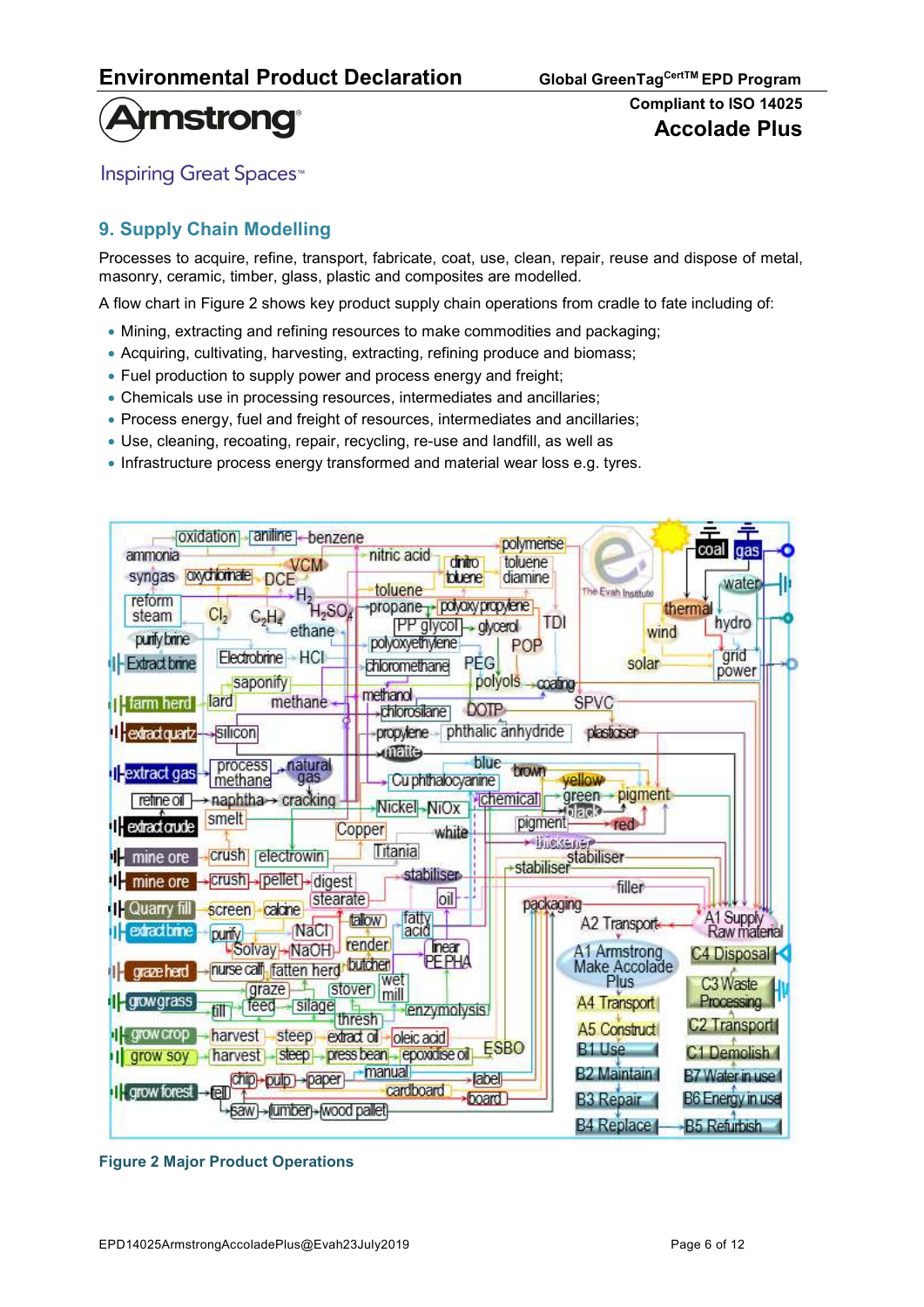

**Inspiring Great Spaces**<sup>™</sup>

## 10. Life Cycle Assessment Method

| <b>LCA Author</b>                  | The Evah Institute as described at www.evah.com.au                                                                                                                                                                                                                                                                                                           |                                                                                                                                                            |           |               |           |              |                                                          |                |                |           |           |                 |             |               |          |       |           |           |
|------------------------------------|--------------------------------------------------------------------------------------------------------------------------------------------------------------------------------------------------------------------------------------------------------------------------------------------------------------------------------------------------------------|------------------------------------------------------------------------------------------------------------------------------------------------------------|-----------|---------------|-----------|--------------|----------------------------------------------------------|----------------|----------------|-----------|-----------|-----------------|-------------|---------------|----------|-------|-----------|-----------|
| <b>Study Period</b>                | Factory data was collected from 2016 to 2019                                                                                                                                                                                                                                                                                                                 |                                                                                                                                                            |           |               |           |              |                                                          |                |                |           |           |                 |             |               |          |       |           |           |
| <b>LCA Method</b>                  |                                                                                                                                                                                                                                                                                                                                                              | The Evan Institute<br>Compliant with ISO 14040 and ISO 14044 Standards                                                                                     |           |               |           |              |                                                          |                |                |           |           |                 |             |               |          |       |           |           |
| <b>LCIA</b> method                 |                                                                                                                                                                                                                                                                                                                                                              | EcoIndicator 99 Life Cycle Impact (LCIA) Assessment                                                                                                        |           |               |           |              |                                                          |                |                |           |           |                 |             |               |          |       |           |           |
| Scope                              |                                                                                                                                                                                                                                                                                                                                                              | Cradle to Fate including all supply chain phases and stages depicted in Figure 2.                                                                          |           |               |           |              |                                                          |                |                |           |           |                 |             |               |          |       |           |           |
| <b>Phases</b>                      |                                                                                                                                                                                                                                                                                                                                                              | The LCA covered all known flows in all known stages cradle to end of life fate.                                                                            |           |               |           |              |                                                          |                |                |           |           |                 |             |               |          |       |           |           |
| <b>Assumptions</b>                 |                                                                                                                                                                                                                                                                                                                                                              | Typical use is to Australian Facility Management professional practice.                                                                                    |           |               |           |              |                                                          |                |                |           |           |                 |             |               |          |       |           |           |
| <b>Scenarios</b>                   |                                                                                                                                                                                                                                                                                                                                                              | Use, cleaning, maintenance plus disposal and re-use were scenario-based using<br>Facility Management Association denoted and published typical operations. |           |               |           |              |                                                          |                |                |           |           |                 |             |               |          |       |           |           |
| <b>System</b><br><b>Boundaries</b> | The LCA system boundary depicted in Figure 3 includes all operations A1-A3<br>production with upstream supply & transport; A4 package & deliver & A5 construct;<br>B1 use with cleaning, B2 maintain, B3 repair, B5 refurbish, C1 demolish, C2<br>transport and C4 disposal.                                                                                 |                                                                                                                                                            |           |               |           |              |                                                          |                |                |           |           |                 |             |               |          |       |           |           |
| <b>Processes</b>                   | All significant resource acquisition, water, fuel & energy use, power generation &<br>distribution, freight, refining, intermediates, manufacture, scrap re-use, packing and<br>dispatch, installation, use, maintenance, landfill waste and emission flows from all<br>supply chain operations involved to make, pack and install the product are included. |                                                                                                                                                            |           |               |           |              |                                                          |                |                |           |           |                 |             |               |          |       |           |           |
| Modeling                           |                                                                                                                                                                                                                                                                                                                                                              |                                                                                                                                                            | Actual    |               |           | Scenarios    |                                                          |                |                |           |           |                 |             |               |          |       | Potential |           |
| Phases                             |                                                                                                                                                                                                                                                                                                                                                              |                                                                                                                                                            | Produce   |               | Construct |              | Building Fabric &<br>Operation                           |                |                |           |           |                 | End of life |               |          |       | Beyond    | Boundary  |
| <b>Modules</b>                     |                                                                                                                                                                                                                                                                                                                                                              | A1                                                                                                                                                         |           | A2 A3 A4      |           | A5           | <b>B1</b>                                                | B <sub>2</sub> | B <sub>3</sub> | <b>B4</b> | <b>B5</b> | C1 C2 C3 C4     |             |               |          |       | D1, 23    |           |
| <b>Unit Operations</b>             |                                                                                                                                                                                                                                                                                                                                                              | Resource supply                                                                                                                                            | Transport | Manufacturing | Transport | Construction | Use<br>B6 Operating Energy use<br>B7 Operating Water use | Maintain       | Repair         | Replace   | Refurbish | <b>Demolish</b> | Transport   | Process Waste | Disposal | Reuse | Recovery  | Recycling |
| <b>Cradle to Grave</b>             |                                                                                                                                                                                                                                                                                                                                                              | Mandatory                                                                                                                                                  |           |               |           |              | Mandatory for each and every phase                       |                |                |           |           |                 |             |               |          |       | Optional  |           |
| Cradle to Gate+options             |                                                                                                                                                                                                                                                                                                                                                              | each phase                                                                                                                                                 |           |               |           |              | Optional for each and every phase                        |                |                |           |           |                 |             |               |          |       | Optional  |           |

Cradle to Gate Figure 3 Phases and Stages Cradle to Grave

Evah industry databases cover all known domestic and global scope 1 and 2 operations. They exclude scope 3 burdens from capital facilities, equipment churn, noise and dehydration as well as incidental activities and employee commuting.

The databases exist in top zones of commercial global modelling and calculating engines. Electricity supply models in active databases are updated annually. As each project is modelled and new data is available the databases are updated and audited by external Type 1 ecolabel certifiers. Quality control methods are applied to ensure:

- Coverage of place in time with all information<sup>4</sup> for each dataset noted, checked and updated;
- Consistency to Evah guidelines<sup>5</sup> for all process technology, transport and energy demand;
- Completeness of modelling based on in-house reports, literature and industry reviews;
- Plausibility in 2-way checks of LCI input and output flows of data checked for validity, plus Mathematical correctness of all calculations in mass and energy balance cross checks.

<sup>4</sup> Jones D G (2004) LCI Database for Commercial Building Report 2001-006-B-15 Icon.net, Australia 5 Evah Tools, Databases and Methodology Queensland, Australia at http://www.evah.com.au/tools.html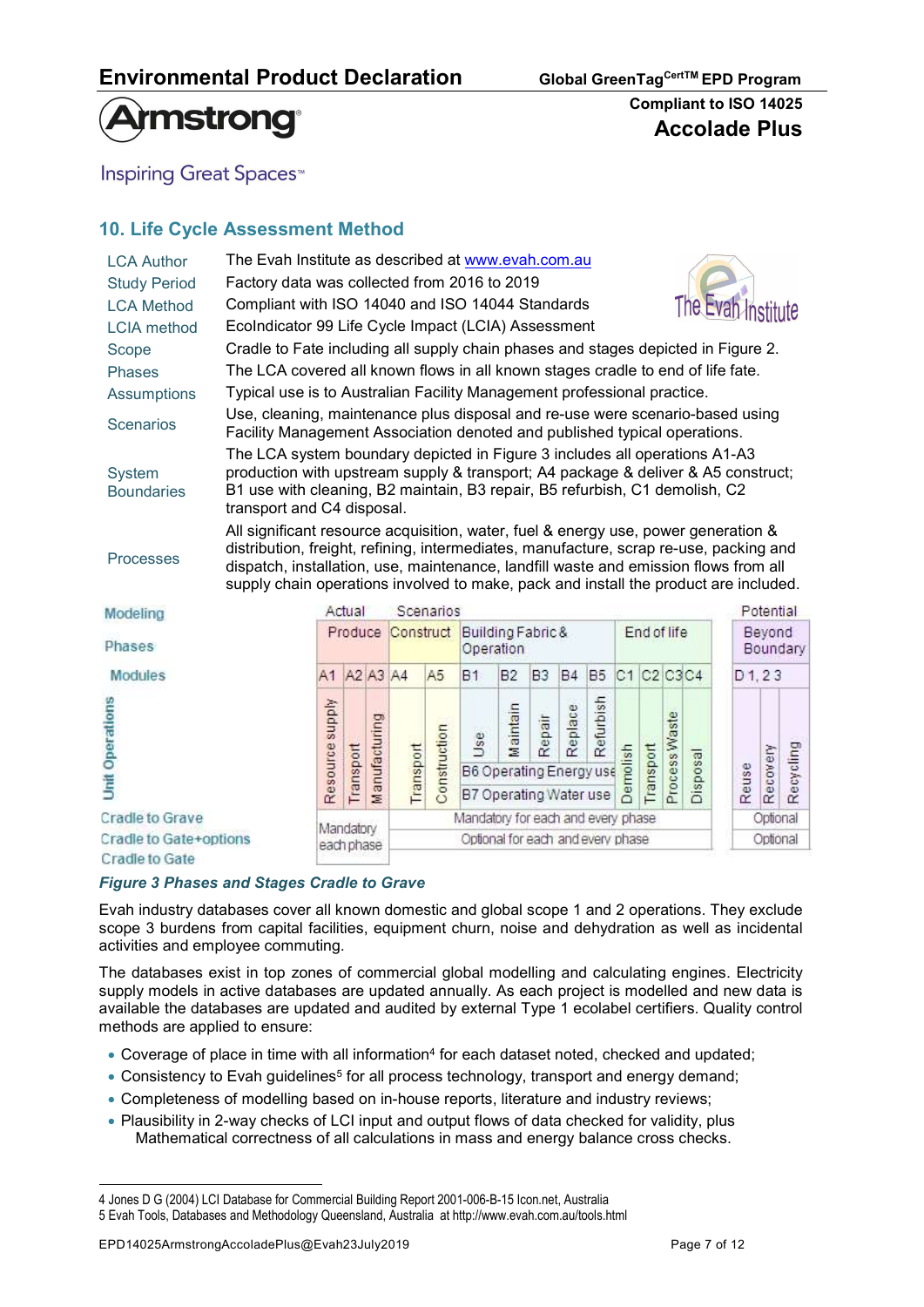# **Armstrong**

## Compliant to ISO 14025 Accolade Plus

**Inspiring Great Spaces**<sup>™</sup>

## 11. Data Sources Representativeness and Quality

Primary data used for modelling the state of art of each operation includes all known process for:

- 
- 
- Technology sequences;  $\bullet$  Reliance on raw and recycled material;
- Energy and water use;  $\bullet$  High and reduced process emissions;
- 
- Landfill and effluent plus **FREIGHT 1** Freight and distribution systems.

Primary data is sourced from clients, annual reports and their publications on corporate locations, logistics, technology use, market share, management systems, standards and commitment to improved environmental performance. Information on operations is also sourced from client:

- Supply chain mills, their technical manuals, corporate annual reports and sector experts, and
- Manufacturing specifications websites and factory site development licensed applications.

Background data is sourced from the International Energy Agency, IBISWorld, USGS Minerals, Franklin Associates, Boustead 6, Plastics Europe, CML2, Simapro 8, EcoInvent 3 and NREL USLCI model databases. Information on operations is also sourced from:

- Library, document, NPI and web searches, review papers, building manuals and
- Global Industry Association and Government reports on Best Available Technology (BAT).

For benchmarking, comparison and integrity checks inventory data is developed to represent BAT, business as usual and worst practice options with operations covering industry sector supply and infrastructure in Australia and overseas.

Such technology, performance and license conditions were modelled and evaluated across mining, farming, forestry, freight, infrastructure and manufacturing and building industry sectors since 1995.

As most sources do not provide estimates of accuracy, a pedigree matrix of uncertainty estimates to 95% confidence levels of geometric standard deviation<sup>2</sup> ( $\sigma_{9}$ ) is used to define quality as in Table 4<sup>6</sup>.

| able $\pm$ bata Quality I alameters and Uncertainty (U) |                   |               |               |               |              |              |
|---------------------------------------------------------|-------------------|---------------|---------------|---------------|--------------|--------------|
| <b>Correlation</b>                                      | Metric $\sigma_q$ | $U \pm 0.01$  | $U \pm 0.05$  | $U \pm 0.10$  | $U \pm 0.20$ | $U \pm 0.30$ |
| <b>Reliability</b>                                      | <b>Reporting</b>  | site audit    | expert verify | region        | sector       | academic     |
|                                                         | <b>Sample</b>     | $>66\%$ trend | $>25\%$ trend | $>10\%$ batch | >5% batch    | <1% batch    |
| <b>Completion</b>                                       | <b>Including</b>  | $>50\%$       | >25%          | $>10\%$       | $>5\%$       | $< 5\%$      |
|                                                         | Cut-off           | $0.01\%$ w/w  | $0.05\%$ w/w  | $0.1\%$ w/w   | $0.5\%$ w/w  | $1\%$ w/w    |
| <b>Temporal</b>                                         | <b>Data Age</b>   | <3 years      | ≤5 years      | <10 years     | <15 years    | >16 years    |
|                                                         | <b>Duration</b>   | >3 years      | <3 years      | <2 years      | 1 year       | <1 year      |
| Geography                                               | <b>Focus</b>      | process       | line          | plant         | corporate    | sector       |
|                                                         | Range             | continent     | nation        | plant         | line         | process      |
| <b>Technology</b>                                       | <b>Typology</b>   | actual        | comparable    | in class      | convention   | in sector    |

### Table 4 Data Quality Parameters and Uncertainty (U)

No data set with >±30% uncertainty is used without notation in the LCA as well as the EPD.

<sup>6</sup> Evah Institute data quality control system accords with UNEP SETAC Global LCI Database Quality 2010 Guidelines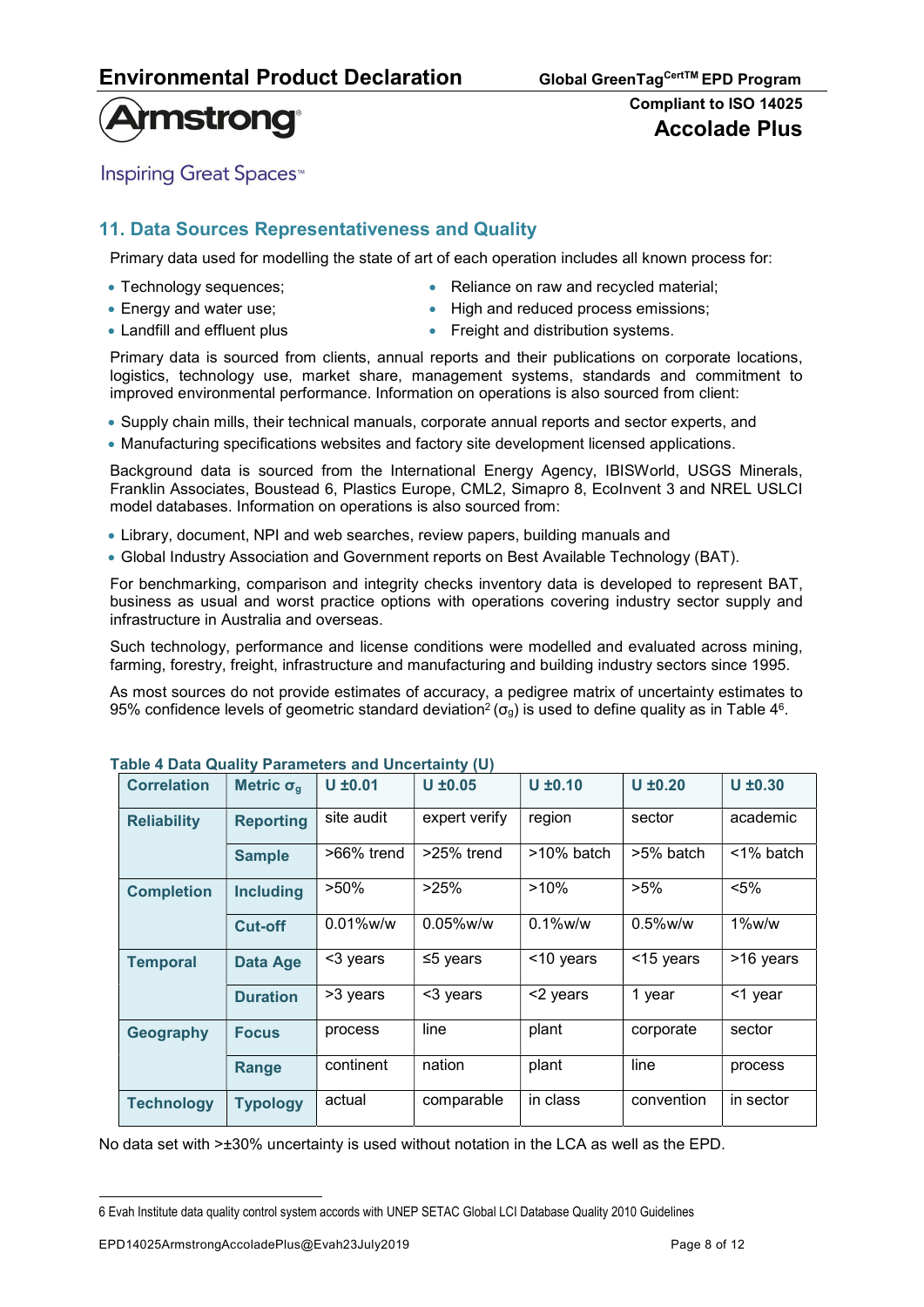

**Inspiring Great Spaces<sup>™</sup>** 

## 12. Supply Chain Modelling Assumptions

Australian building sector rules and Evah assumptions applied are defined in Table 5.

|                        | Table 5 Scope Boundaries Assumptions and Metadata                                           |
|------------------------|---------------------------------------------------------------------------------------------|
| <b>Quality/Domain</b>  | <b>National including Import and Export</b>                                                 |
| Process Model          | Typical industry practice with currently most common or best (BAT) technology               |
| Resource flows         | Regional data for resource mapping, fuels, energy, electricity and logistics                |
| Temporal               | Project data was collated from 2015 to 2019                                                 |
| Geography              | Designated client, site, regional, national, Pacific Rim then European jurisdiction         |
| Representation         | Designated client, their suppliers and energy supply chains back to the cradle              |
| Consistency            | Model all operations by known given operations with closest proximity                       |
| Technology             | Pacific Rim industry supply chain technology typical of 2015 to 2019                        |
| <b>Functional Unit</b> | Typical product usage with cleaning& disposal/m <sup>2</sup> over the set year service life |
| <b>System Control</b>  |                                                                                             |
| <b>Primary Sources</b> | Clients and suppliers mills, publications, websites, specifications & manuals               |
| <b>Other Sources</b>   | IEA 2019, GGT 2019, Boustead 2013, Simapro 2016, IBIS 2019, Ecolnvent 2019                  |
| Data mix               | Power grid and renewable shares updated to latest IEA 2019 reports                          |
| Operational            | Company data for process performance, product share, waste and emissions                    |
| Logistics              | Local data is used for power, fuel mix, water supply, logistics share & capacity            |
| New Data Entry         | VliegLCA, Evah Institute 2019; Global Green Tag Researchers 2019                            |
| Data Generator         | Manufacturers, Evah Institute 2019; GGT 2019; Meta: IBIS 2019, Other pre 2019               |
| Data Publisher         | The Evah Institute Pty Ltd to Global GreenTag and designated client only                    |
| Persons input          | All contributors cited in Evah & Global GreenTag records or websites                        |
| Data Flow & Mix        |                                                                                             |
| System Boundary        | Earth's cradle of all resource & emission flows to end of use, fitout or build life         |
| System flows           | All known from and to air, land, water and community sources & sinks                        |
| Capital inclusions     | Natural stocks, industry stockpiles, capital wear, system losses and use                    |
| <b>Arid Practice</b>   | Dry technology adopted, Water use is factored by 0.1 as for e.g. mining                     |
| Transportation         | Distance >20% than EU; >20% fuel efficient larger vehicles, load & distance                 |
| Industrial             | Company or industry sector data for manufacturing and minerals involved                     |
| Mining                 | All raw material extraction is based on Australian or Pacific Rim technology                |
| Imported fuel          | Mix is from nearest sources is e.g. UAE, SE Asia, Canada or New Zealand                     |
| Finishes               | Processing inputs with finishing burdens are factored in. If not that is denoted            |
| <b>Validation</b>      |                                                                                             |
| Accuracy               | 10 <sup>th</sup> generation study is $\pm$ 5 to 15% uncertain due to some background data   |
| Completeness           | All significant operations are tracked and documented from the cradle to grave              |
| Precision              | Tracking of >90% flows applies a 90:10 rule sequentially to 99.9% and beyond                |
| Allocation             | %100 to co products on reaction stoichiometry by energetic or mass fraction                 |
| <b>Burdens</b>         | All resource use from & emissions to community air land, water are included                 |
| Plausibility           | Results are checked and benchmarked against BAT, BAU & worst practice                       |
| Sensitivity            | Calculated U is reported & compared to libraries of Bath U RICE & Ecolnvent 3.2             |
| <b>Validity Checks</b> | Are made versus Plastics Europe, Ecobilan, GaBi & or Industry LCA Literature                |

Table 5 Scope Boundaries Assumptions and Metadata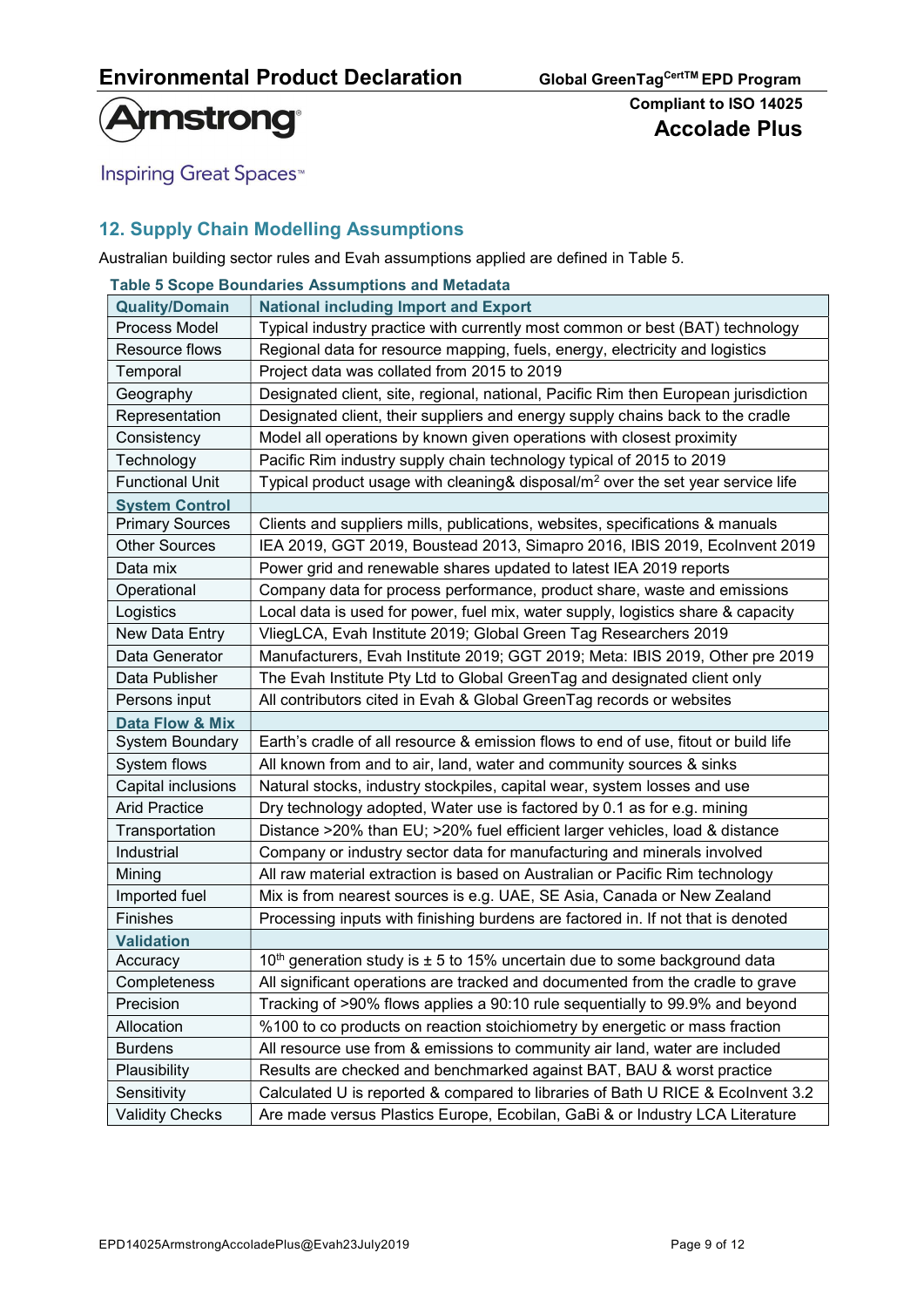

**Inspiring Great Spaces**<sup>™</sup>

# 13. References for this LCA & EPD

Australian & New Zealand (ANZECC) Guidelines For Fresh & Marine Water Quality (2000) http://www.environment.gov.au/water/quality/national-water-quality-management-strategy Basel Convention (2011) Control of Transboundary Movement of Hazardous Waste & Disposal http://www.basel.int/portals/4/basel%20convention/docs/text/baselconventiontext-e.pdf Boustead (2014) Model 6 LCI database http://www.boustead-consulting.co.uk/publicat.htm USA & UK EcoInvent (2016) LCI Model 3 database http://www.ecoinvent.ch/ EcoInvent, Switzerland Evah (2019) LCA Tools, Databases & Methodology at http://www.evah.com.au/tools.html Franklin Associates (2019) US LCI Database http://www.fal.com/index.html Eastern Research Group US GreenTag™ Certification (2019) http://www2.ecospecifier.org/services\_offered/greentag\_certification GreenTag™ (2019) Product Category Rules http://www.globalgreentag.com/greentag-epd-program Jones D., Mitchell. P. & Watson P. (2004) LCI Database for Australian Commercial Building Material: Report 2001-006-B-15, Sustainable Built Assets, CRC for Construction Innovation Jones D.G et al. (2009) Chapter 3: Material Environmental LCA in Newton P et al., (eds) Technology, Design & Process Innovation in the Built Environment, Taylor & Francis, UK IBISWorld (2014) Market Research, http://www.ibisworld.com.au/ IBISWorld Australia International Energy Agency (2019) Energy Statistics http://www.iea.org/countries/membercountries/ ISO 9001:2008 Quality Management Systems Requirements ISO 14001:2004 Environmental management systems: Requirements with guidance for use ISO 14004:2004 EMS: General guidelines on principles, systems & support techniques ISO 14015:2001 EMS: Environmental assessment of sites & organizations (EASO) ISO 14020:2000 Environmental labels & declarations — General principles ISO 14024:2009 Environmental labels & declarations -- Type I Principles & procedures ISO 14025:2006 Environmental labelling & declarations Type III EPDs Principles & procedures ISO 14031:1999 EM: Environmental performance evaluation: Guidelines ISO 14040:2006 EM: Life cycle assessment (LCA): Principles & framework ISO 14044:2006 EM: LCA: Requirement & guideline for data review: LCI; LCIA, Interpretation results ISO 14064:2006 EM: Greenhouse Gases: Organisation & Project reporting, Validation & verification ISO 15392:2008 Sustainability in building construction General principles ISO 15686-1:2011 Buildings & constructed assets Service life planning Part 1: General principles ISO 15686-2:2012 Buildings & constructed assets Service life (SL) planning Part 2: prediction ISO 15686-8:2008 Buildings & constructed assets SL planning Part 8: Reference & estimation ISO 21929-1:2011 Sustainability in building construction Sustainability indicators Part 1: Framework ISO 21930:2007 Building construction: Sustainability, Environmental declaration of building products ISO/TS 21931-1:2010 Sustainability in building construction: Framework for assessment, Part 1: ISO 21932:2013 Sustainability in buildings and civil engineering works -- A review of terminology Plastics Europe (2019) Portal http://www.plasticseurope.org/plastics-sustainability/eco-profiles.aspx Pre (2016) SimaPro 8 Software, The Netherlands http://www.pre-sustainability.com/simapro-manuals Myhre et al, 2013, Anthropogenic and Natural Radiative Forcing Chapter 8 in Stocker et al (eds.) Climate Change 2013, AR5 of the IPCC, Cambridge U Press UK. http://www.ipcc.ch/report/ar5/wg1/ Roache S. K. (2012) IMF Report WP/12/115 China's Impact on World Commodity Markets http://www.imf.org/external/pubs/ft/wp/2012/wp12115.pdf International Monetary Fund UNEP (2016) Persistent Organic Pollutants http://www.chem.unep.ch/pops/ The UN USLCI (2019) Life-Cycle Inventory Database https://www.lcacommons.gov/nrel/search, USA U.S. Geological Survey National Minerals (2019) http://minerals.usgs.gov/minerals/pubs/country/ USA US EPA (2016) Database of Sources of Environmental Releases of Dioxin like Compounds in U.S http://cfpub.epa.gov/ncea/cfm/recordisplay.cfm?deid=20797 p 1-38, 6-9, USA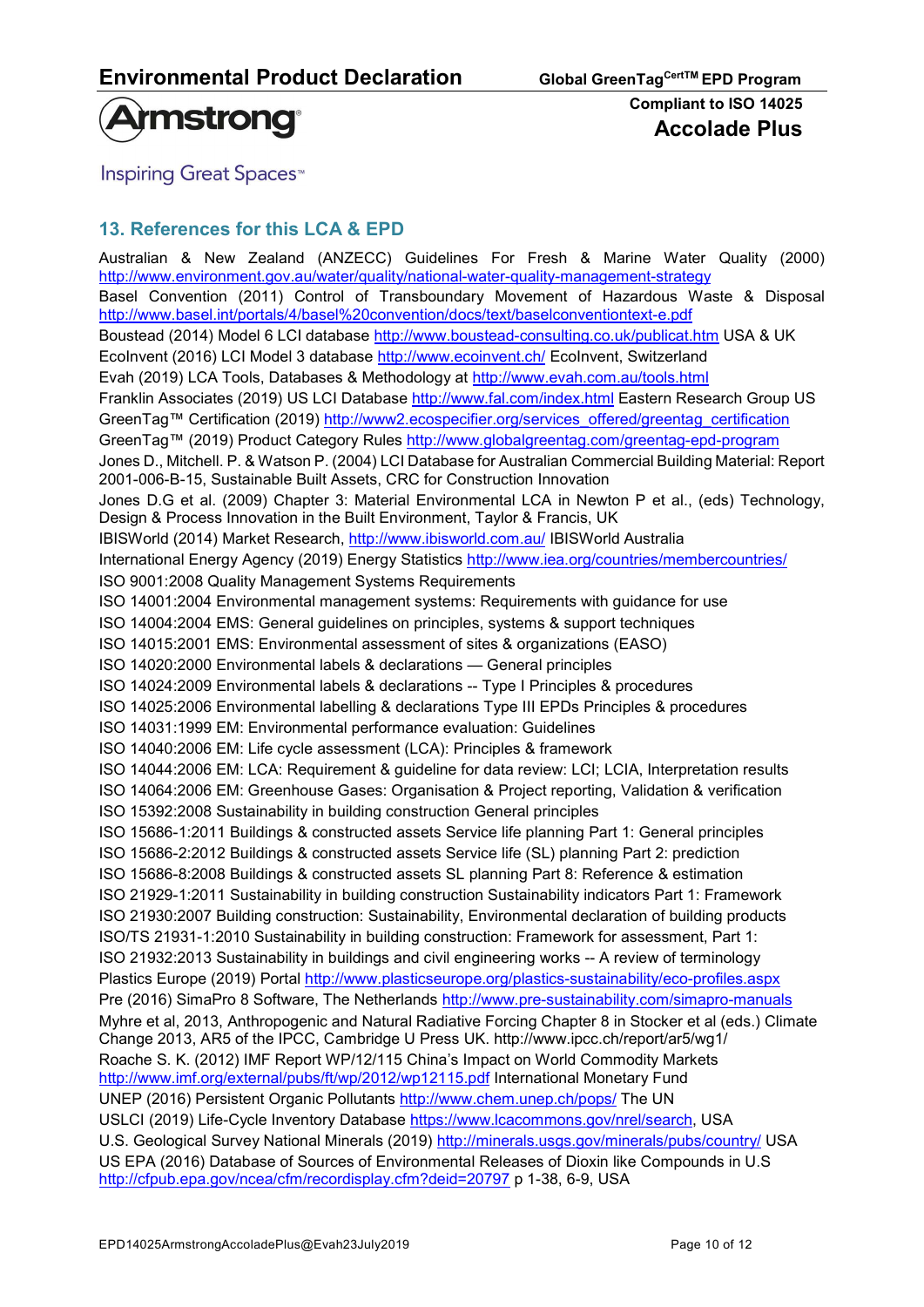

# **Armstrong**

Compliant to ISO 14025 Accolade Plus

**Inspiring Great Spaces<sup>™</sup>** 

# 14. Reviewers Report Conclusions

The independent LCA reviewer's report confirmed that the LCA project report and addition information addressed the EPD.

The verifier was not involved in developing the LCA or EPD and has no conflict of interests from their organisational position.

While the report is confidential its conclusions confirmed that documentation according to set ISO Standard requirements was provided including evidence from the:

### The Evah Institute, the LCA developer:

| a) Recipes of input and output data of unit processes used for LCA calculations              | $\sqrt{}$  |
|----------------------------------------------------------------------------------------------|------------|
| b) Datasheets of measures, calculations, estimates and emails with sources as in Table 6     | $\sqrt{ }$ |
| e) References to literature and databases from which data was extracted as noted in Table 6  | $\sqrt{}$  |
| g) Notes on supply chain processes and scenarios satisfying requirements of this Standard    | $\sqrt{ }$ |
| i) Embodied Energy shares as used for sensitivity analyses re ISO 14044:2006, 4.5.3.3        | $\sqrt{ }$ |
| j) Proof percentages or figures in calculations in the end of life scenario                  | $\sqrt{}$  |
| k) Notes on proof of % and allocation calculations                                           | $\sqrt{}$  |
| o) All operations covered Vs criteria and substantiation used to determine system boundaries | $\sqrt{}$  |
| <b>Product Manufacturer in:</b>                                                              |            |
| c) Specifications used to create the manufacturer's product                                  | $\sqrt{ }$ |
| d) Citations, references, specifications or regulations & data showing completeness          | $\sqrt{ }$ |
| f) Specification demonstrating that the building product can fulfil the intended use         | $\sqrt{ }$ |
| The Certifier Global GreenTag on:                                                            |            |
| I) Notes and calculation of averages of different locations yielding generic data            | $\sqrt{ }$ |
| m) Substantiating additional environmental information ISO 14025:2006, 7.2.4                 | $\sqrt{ }$ |
| n) Procedures for data collection, questionnaires, instructions, confidentiality deeds       | $\sqrt{}$  |
|                                                                                              |            |

### Requiring No Evidence:

As the EPD is cradle to grave as well as PCR compliant the independent reviewer did not need to:

| h) Substantiate a few stages as all stages were substantiated                                 |  |
|-----------------------------------------------------------------------------------------------|--|
| p) Substantiate alternatives when no other choices and assumptions were applied               |  |
| q) Demonstrate consistency for few stages as the same rules in Tables 5 and 6 applied to all. |  |